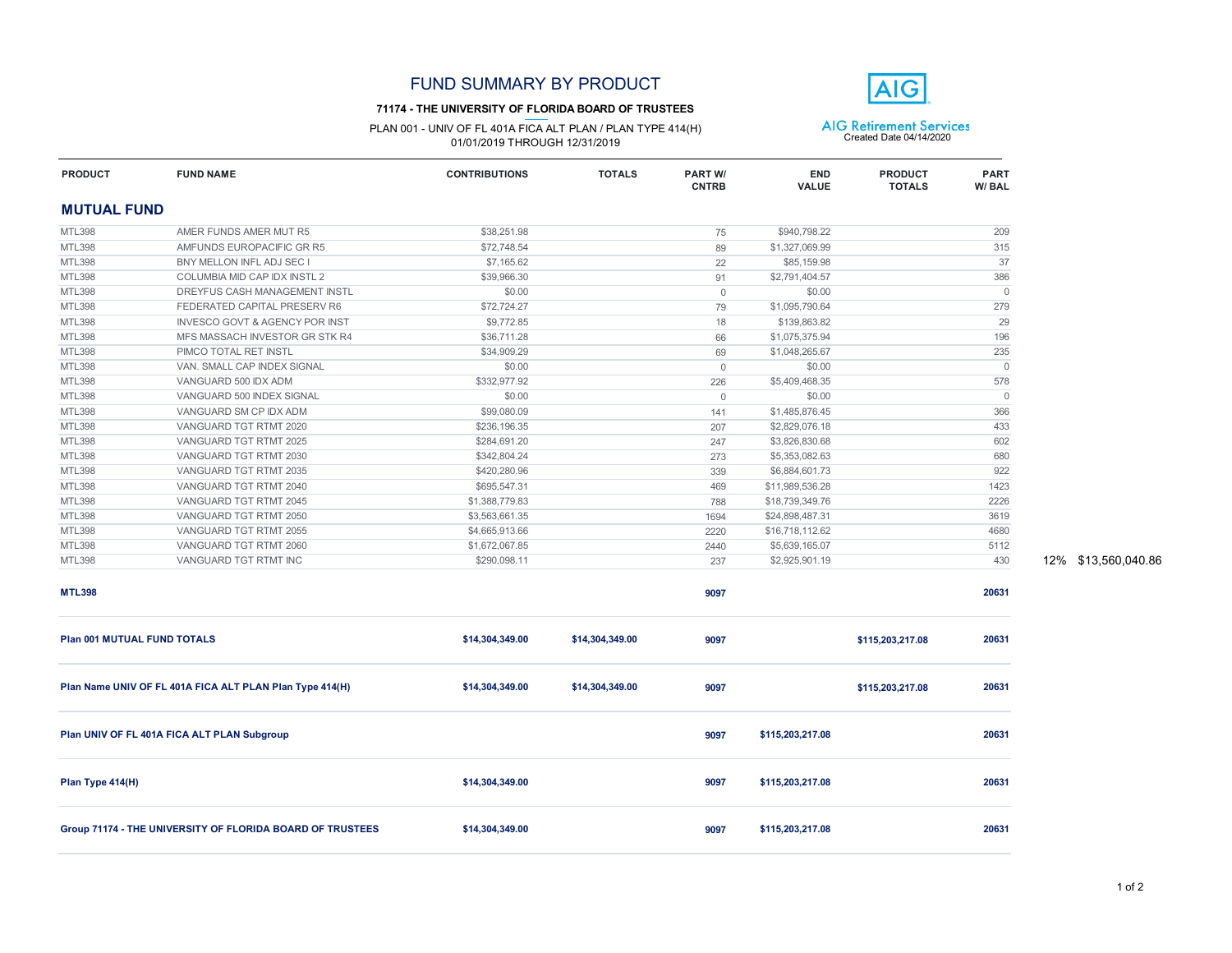|                    |                  | <b>FUND SUMMARY BY PRODUCT</b><br>71174 - THE UNIVERSITY OF FLORIDA BOARD OF TRUSTEES        |               |                                |                                                           | $\triangle$ IG                  |                      |
|--------------------|------------------|----------------------------------------------------------------------------------------------|---------------|--------------------------------|-----------------------------------------------------------|---------------------------------|----------------------|
|                    |                  | PLAN 001 - UNIV OF FL 401A FICA ALT PLAN / PLAN TYPE 414(H)<br>01/01/2019 THROUGH 12/31/2019 |               |                                | <b>AIG Retirement Services</b><br>Created Date 04/14/2020 |                                 |                      |
| <b>PRODUCT</b>     | <b>FUND NAME</b> | <b>CONTRIBUTIONS</b>                                                                         | <b>TOTALS</b> | <b>PART W/</b><br><b>CNTRB</b> | <b>END</b><br><b>VALUE</b>                                | <b>PRODUCT</b><br><b>TOTALS</b> | <b>PART</b><br>W/BAL |
| <b>GROUP TOTAL</b> |                  | \$14,304,349.00                                                                              |               | 9097                           | \$115,203,217.08                                          |                                 | 20631                |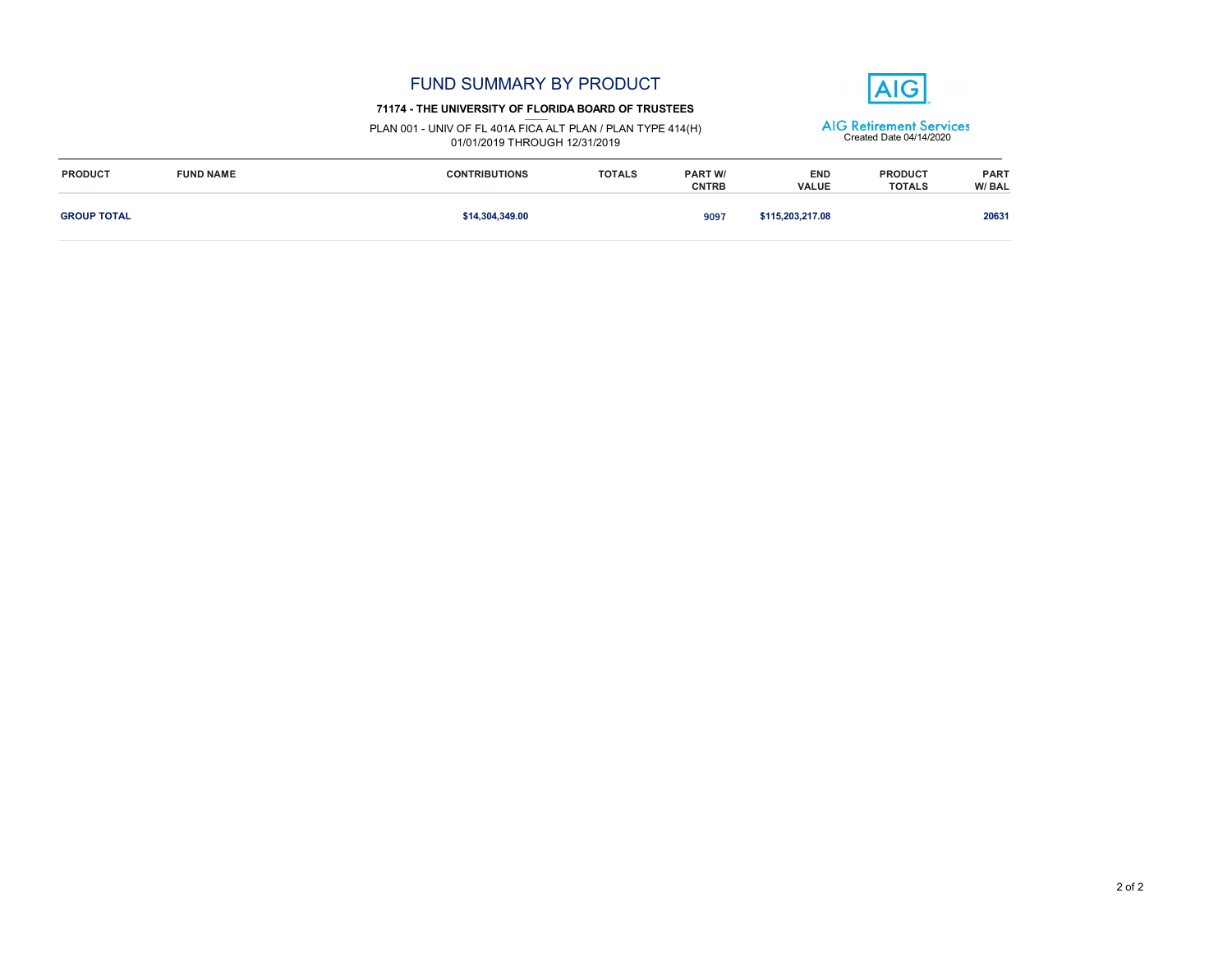### **01103 - THE UNIVERSITY OF FLORIDA BOARD OF TRUSTEES**

# PLAN 001 - UNIVERSITY OF FLORIDA 403B PLN / PLAN TYPE 403(B)  $\overline{AIG}$  Retirement Services<br>01/01/2019 THROUGH 12/31/2019

**AIG** 

| <b>PRODUCT</b>  | <b>FUND NAME</b>                      | <b>CONTRIBUTIONS</b> | <b>TOTALS</b> | <b>PART W/</b><br><b>CNTRB</b> | <b>END</b><br><b>VALUE</b> | <b>PRODUCT</b><br><b>TOTALS</b> | <b>PART</b><br>W/BAL |
|-----------------|---------------------------------------|----------------------|---------------|--------------------------------|----------------------------|---------------------------------|----------------------|
| <b>ANNUITY</b>  |                                       |                      |               |                                |                            |                                 |                      |
| <b>GFA-582</b>  | <b>FIXED ACCOUNT PLUS</b>             | \$245.193.66         |               | 30                             | \$15.922.915.56            |                                 | 223                  |
| GFA-582         | <b>LOAN COLLATERAL FUND</b>           | \$0.00               |               | $\Omega$                       | \$52,213.34                |                                 | 12                   |
| GFA-582         | <b>LOAN ESCROW FUND</b>               | \$0.00               |               | $\mathbf 0$                    | \$3,415.41                 |                                 | 12                   |
| <b>GFA-582</b>  |                                       |                      |               | 30                             |                            |                                 | 226                  |
| GUP-64          | <b>FIXED ACCOUNT PLUS</b>             | \$0.00               |               | $\overline{0}$                 | \$6,741,742.62             |                                 | 89                   |
| GUP-64          | <b>LOAN COLLATERAL FUND</b>           | \$0.00               |               | $\mathbf{0}$                   | \$2,148.32                 |                                 | $\overline{1}$       |
| <b>GUP-64</b>   | <b>LOAN ESCROW FUND</b>               | \$0.00               |               | $\mathbf 0$                    | \$150.70                   |                                 | $\overline{1}$       |
| <b>GUP-64</b>   | <b>STOCK INDEX FUND</b>               | \$0.00               |               | $\overline{0}$                 | \$1,488,541.13             |                                 | 20                   |
| <b>GUP-64</b>   |                                       |                      |               | 0                              |                            |                                 | 97                   |
| <b>UIT-585</b>  | ASSET ALLOCATION FUND                 | \$2,600.00           |               | $\mathbf{1}$                   | \$13,299.40                |                                 | $\mathsf 3$          |
| <b>UIT-585</b>  | CAPITAL CONSERVATION                  | \$0.00               |               | $\mathsf{O}\xspace$            | \$20,702.27                |                                 | $\mathbf{1}$         |
| <b>UIT-585</b>  | <b>FIXED ACCOUNT PLUS</b>             | \$30.574.26          |               | 3                              | \$8,108,885.22             |                                 | 74                   |
| <b>UIT-585</b>  | <b>GOVERNMENT MONEY MARKET I</b>      | \$0.00               |               | $\overline{0}$                 | \$0.00                     |                                 | $\mathbf 0$          |
| <b>UIT-585</b>  | INTERNATIONAL GOVERNMENT BOND         | \$0.00               |               | $\overline{0}$                 | \$18,241.77                |                                 | 3                    |
| <b>UIT-585</b>  | <b>INTERNATL EQUITIES INDEX FUND</b>  | \$0.00               |               | $\mathbf 0$                    | \$41,670.24                |                                 | $\overline{7}$       |
| <b>UIT-585</b>  | <b>INTL SOCIALLY RESPONSIBLE FUND</b> | \$1,890.00           |               | $\mathbf{1}$                   | \$33,440.24                |                                 | $\overline{4}$       |
| <b>UIT-585</b>  | <b>LOAN COLLATERAL FUND</b>           | \$0.00               |               | $\overline{0}$                 | \$14,250.88                |                                 | $\mathbf{1}$         |
| <b>UIT-585</b>  | <b>LOAN ESCROW FUND</b>               | \$0.00               |               | $\overline{0}$                 | \$97.82                    |                                 | $\overline{1}$       |
| <b>UIT-585</b>  | MID CAP INDEX FUND                    | \$4,490.00           |               | $\overline{2}$                 | \$645,664.10               |                                 | 18                   |
| <b>UIT-585</b>  | SHORT TERM FIXED ACCOUNT              | \$27,675.07          |               | $\overline{2}$                 | \$1,015,206.20             |                                 | $\overline{7}$       |
| <b>UIT-585</b>  | SMALL CAP INDEX FUND                  | \$7,642.95           |               | $\overline{2}$                 | \$115,040.36               |                                 | 8                    |
| <b>UIT-585</b>  | <b>STOCK INDEX FUND</b>               | \$13,656.90          |               | $\overline{2}$                 | \$926,724.81               |                                 | 27                   |
| <b>UIT-585</b>  |                                       |                      |               | 5                              |                            |                                 | 75                   |
| <b>UIT-981</b>  | <b>ASSET ALLOCATION FUND</b>          | \$0.00               |               | $\overline{0}$                 | \$2,102.57                 |                                 | $\overline{1}$       |
| <b>UIT-981</b>  | SHORT TERM FIXED ACCOUNT              | \$0.00               |               | $\overline{0}$                 | \$20,245.58                |                                 | $\mathbf{1}$         |
| <b>UIT-981</b>  | <b>STOCK INDEX FUND</b>               | \$0.00               |               | $\overline{0}$                 | \$3,827.13                 |                                 | $\mathbf{1}$         |
| <b>UIT-981</b>  |                                       |                      |               | 0                              |                            |                                 | -1                   |
| <b>UITG-194</b> | AGGRESSIVE GROWTH LIFESTYLE           | \$0.00               |               | $\mathbf 0$                    | \$3.943.55                 |                                 | 1 of 9 1             |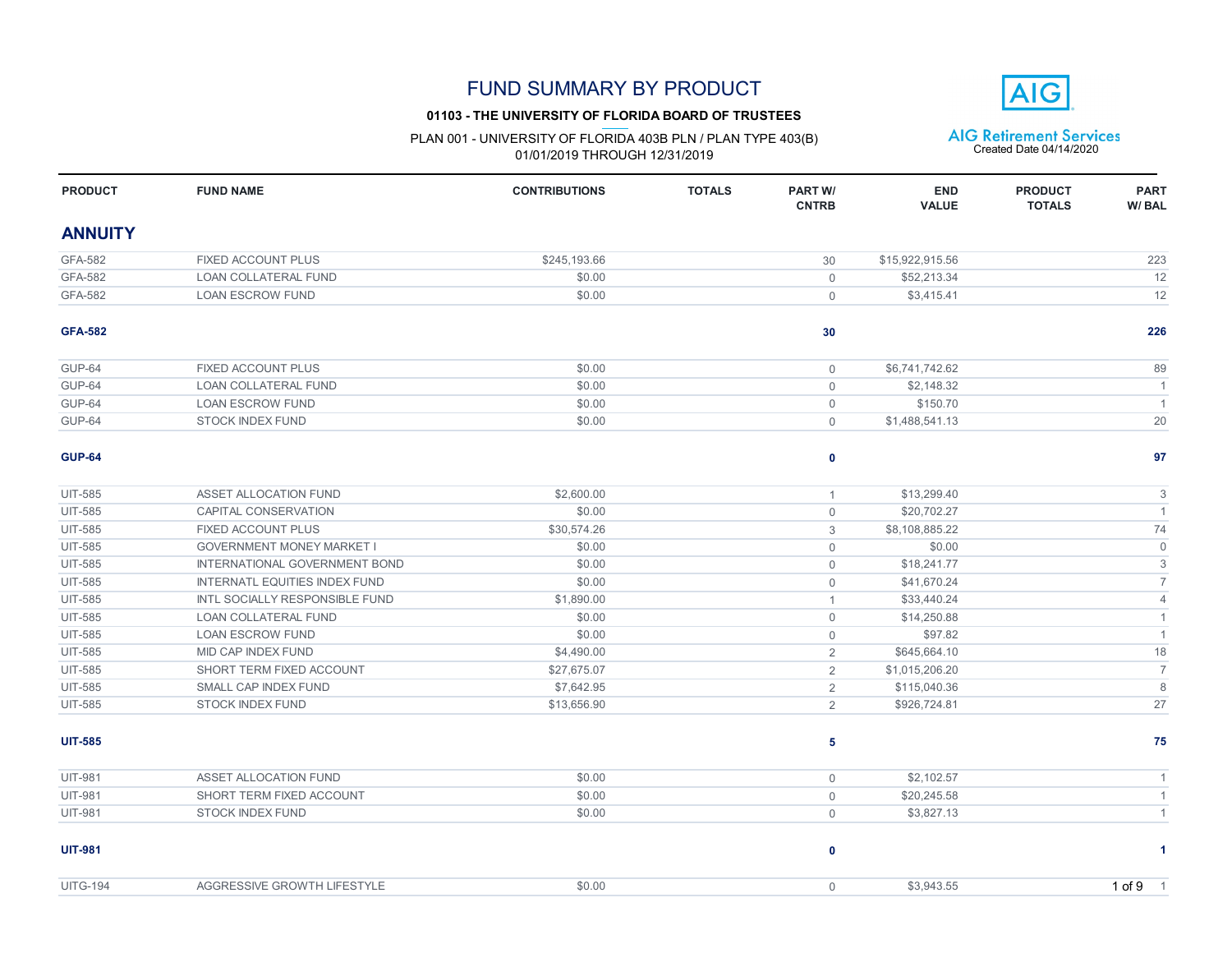#### **01103 - THE UNIVERSITY OF FLORIDA BOARD OF TRUSTEES**



| <b>PRODUCT</b>  | <b>FUND NAME</b>                      | <b>CONTRIBUTIONS</b> | <b>TOTALS</b> | <b>PART W/</b><br><b>CNTRB</b> | <b>END</b><br><b>VALUE</b> | <b>PRODUCT</b><br><b>TOTALS</b> | <b>PART</b><br>W/BAL |
|-----------------|---------------------------------------|----------------------|---------------|--------------------------------|----------------------------|---------------------------------|----------------------|
| <b>UITG-194</b> | AMER BEACON BRDWY LRG CP GRW I        | \$0.00               |               | $\mathbf{0}$                   | \$95,416.42                |                                 | 4                    |
| <b>UITG-194</b> | AMERICAN CENTURY ULTRA FUND           | \$0.00               |               | $\mathbf{0}$                   | \$0.00                     |                                 | $\mathbf{0}$         |
| <b>UITG-194</b> | ARIEL APPRECIATION FUND               | \$6,570.76           |               | $\overline{4}$                 | \$220.528.92               |                                 | 9                    |
| <b>UITG-194</b> | <b>ARIEL FUND</b>                     | \$16,468.22          |               | 9                              | \$696,486.17               |                                 | 34                   |
| <b>UITG-194</b> | ASSET ALLOCATION FUND                 | \$1,870.00           |               | $\mathbf{1}$                   | \$15,592.91                |                                 | $\overline{1}$       |
| <b>UITG-194</b> | <b>BLUE CHIP GROWTH FUND</b>          | \$2,547.58           |               | 31                             | \$136,714.37               |                                 | 78                   |
| <b>UITG-194</b> | CAPITAL APPRECIATION FUND             | \$0.00               |               | $\mathbf 0$                    | \$0.00                     |                                 | $\mathbf 0$          |
| <b>UITG-194</b> | <b>CAPITAL CONSERVATION</b>           | \$84.00              |               | $\mathbf{1}$                   | \$186,265.52               |                                 | 6                    |
| <b>UITG-194</b> | <b>CORE BOND FUND</b>                 | \$12,720.27          |               | 33                             | \$553,803.55               |                                 | 69                   |
| <b>UITG-194</b> | <b>CORE EQUITY FUND</b>               | \$6,680.00           |               | 5                              | \$631,520.00               |                                 | 40                   |
| <b>UITG-194</b> | <b>DIVIDEND VALUE</b>                 | \$3.517.11           |               | 34                             | \$135.251.12               |                                 | 73                   |
| <b>UITG-194</b> | DREYFUS BASIC US MORTG                | \$0.00               |               | $\mathbf 0$                    | \$0.00                     |                                 | $\mathbf{0}$         |
| <b>UITG-194</b> | <b>EMERGING ECONOMIES</b>             | \$7,483.75           |               | 35                             | \$389,195.51               |                                 | 73                   |
| <b>UITG-194</b> | <b>EVERGREEN EQUITY INCOME</b>        | \$0.00               |               | $\mathbf 0$                    | \$0.00                     |                                 | $\mathbf 0$          |
| <b>UITG-194</b> | EVERGREEN FUNDMTAL LG CAP             | \$0.00               |               | $\mathbf{0}$                   | \$0.00                     |                                 | $\mathbf 0$          |
| <b>UITG-194</b> | <b>EVERGREEN SPECIAL VALUES</b>       | \$0.00               |               | $\mathbf{0}$                   | \$0.00                     |                                 | $\mathbf{0}$         |
| <b>UITG-194</b> | <b>FIXED ACCOUNT PLUS</b>             | \$176,664.53         |               | 78                             | \$33,051,439.46            |                                 | 488                  |
| <b>UITG-194</b> | FIXED ACCOUNT PLUS ENHANCED           | \$0.00               |               | $\mathbf{0}$                   | \$0.00                     |                                 | $\Omega$             |
| <b>UITG-194</b> | <b>GLOBAL REAL ESTATE FUND</b>        | \$7,934.77           |               | 36                             | \$184,789.39               |                                 | 79                   |
| <b>UITG-194</b> | <b>GLOBAL STRATEGY</b>                | \$5,618.17           |               | $\overline{9}$                 | \$493,952.53               |                                 | 36                   |
| <b>UITG-194</b> | <b>GOVERNMENT MONEY MARKET I</b>      | \$0.00               |               | $\mathbf 0$                    | \$0.00                     |                                 | $\mathbf 0$          |
| <b>UITG-194</b> | <b>GOVERNMENT MONEY MARKET II</b>     | \$63.00              |               | $\mathbf{1}$                   | \$2,205.53                 |                                 | $\overline{2}$       |
| <b>UITG-194</b> | <b>GOVERNMENT SECURITIES FUND</b>     | \$0.00               |               | $\mathbf{0}$                   | \$31,886.76                |                                 | $\overline{2}$       |
| <b>UITG-194</b> | <b>GROWTH &amp; INCOME FUND</b>       | \$2.754.00           |               | $\mathbf{1}$                   | \$222.573.51               |                                 | $\overline{9}$       |
| <b>UITG-194</b> | <b>GROWTH FUND</b>                    | \$580.50             |               | 2                              | \$58,434.81                |                                 | $\overline{4}$       |
| <b>UITG-194</b> | <b>HEALTH SCIENCES FUND</b>           | \$4,369.00           |               | 5                              | \$622,310.59               |                                 | 22                   |
| <b>UITG-194</b> | <b>HIGH YIELD BOND FUND</b>           | \$6,957.46           |               | 33                             | \$262,819.55               |                                 | 68                   |
| <b>UITG-194</b> | <b>INFLATION PROTECTED FUND</b>       | \$19,992.43          |               | 33                             | \$385,536.11               |                                 | 69                   |
| <b>UITG-194</b> | <b>INTERNATIONAL GOVERNMENT BOND</b>  | \$1,022.00           |               | $\mathbf{1}$                   | \$92.059.22                |                                 | $\overline{9}$       |
| <b>UITG-194</b> | <b>INTERNATIONAL GROWTH FUND</b>      | \$10,606.75          |               | 11                             | \$1,211,012.94             |                                 | 55                   |
| <b>UITG-194</b> | <b>INTERNATIONAL VALUE FUND</b>       | \$9,136.42           |               | 33                             | \$289,472.77               |                                 | 81                   |
| <b>UITG-194</b> | <b>INTERNATL EQUITIES INDEX FUND</b>  | \$14,227.70          |               | 39                             | \$644,237.05               |                                 | 90                   |
| <b>UITG-194</b> | <b>INTL OPPORTUNITIES</b>             | \$8,983.85           |               | 35                             | \$340,077.57               |                                 | 83                   |
| <b>UITG-194</b> | INTL SOCIALLY RESPONSIBLE FUND        | \$1,012.50           |               | 2                              | \$33,279.64                |                                 | 11                   |
| <b>UITG-194</b> | <b>INVESCO BAL RISK COMMOD STR R5</b> | \$3,119.36           |               | 34                             | \$107,695.21               |                                 | 73                   |
| <b>UITG-194</b> | <b>LARGE CAP CORE</b>                 | \$14.50              |               | 2                              | \$54,952.39                |                                 | 12                   |
| <b>UITG-194</b> | <b>LARGE CAP VALUE FUND</b>           | \$14.50              |               | 2                              | \$24,037.80                |                                 | 15                   |
| <b>UITG-194</b> | <b>LARGE CAPITAL GROWTH</b>           | \$2.798.01           |               | 3                              | \$154.084.25               |                                 | $\overline{7}$       |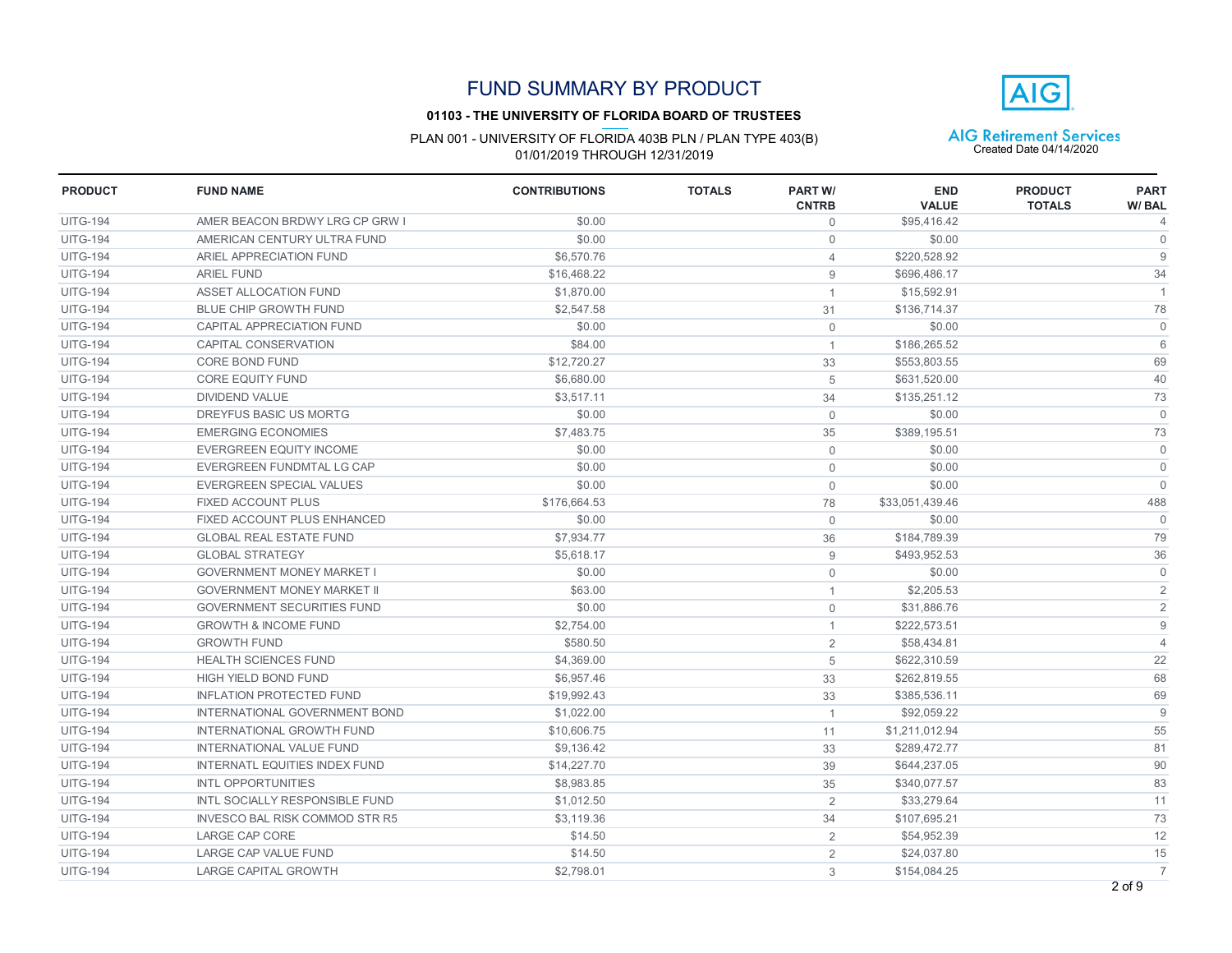### **01103 - THE UNIVERSITY OF FLORIDA BOARD OF TRUSTEES**

# PLAN 001 - UNIVERSITY OF FLORIDA 403B PLN / PLAN TYPE 403(B)  $\overline{AIG}$  Retirement Services<br>01/01/2019 THROUGH 12/31/2019

**AIG** 

| <b>PRODUCT</b>  | <b>FUND NAME</b>                     | <b>CONTRIBUTIONS</b> | <b>TOTALS</b> | <b>PART W/</b><br><b>CNTRB</b> | <b>END</b><br><b>VALUE</b> | <b>PRODUCT</b><br><b>TOTALS</b> | <b>PART</b><br>W/BAL |
|-----------------|--------------------------------------|----------------------|---------------|--------------------------------|----------------------------|---------------------------------|----------------------|
| <b>UITG-194</b> | <b>LOAN COLLATERAL FUND</b>          | \$0.00               |               | $\mathbf 0$                    | \$349,332.66               |                                 | 51                   |
| <b>UITG-194</b> | <b>LOAN ESCROW FUND</b>              | \$0.00               |               | $\mathbf 0$                    | \$12,020.94                |                                 | 51                   |
| <b>UITG-194</b> | MID CAP GROWTH FUND                  | \$14.50              |               | $\overline{2}$                 | \$4,007.84                 |                                 | 11                   |
| <b>UITG-194</b> | MID CAP INDEX FUND                   | \$74.626.83          |               | 57                             | \$5,451,521.27             |                                 | 209                  |
| <b>UITG-194</b> | MID CAP STRATEGIC GWTH               | \$0.00               |               | $\mathbf{0}$                   | \$50,666.43                |                                 | 6                    |
| <b>UITG-194</b> | MID CAP VALUE FUND                   | \$14,710.58          |               | 37                             | \$373,777,23               |                                 | 80                   |
| <b>UITG-194</b> | MODERATE GROWTH LIFESTYLE            | \$67.50              |               | $\overline{1}$                 | \$29,232.45                |                                 | $\overline{4}$       |
| <b>UITG-194</b> | MORGAN STANLEY INST MDCP GR          | \$0.00               |               | $\mathbf{0}$                   | \$0.00                     |                                 | $\mathbf 0$          |
| <b>UITG-194</b> | MULTI-YEAR ENHANCED FIXED 10YR       | \$0.00               |               | $\mathbf{0}$                   | \$454,753.71               |                                 | $\overline{1}$       |
| <b>UITG-194</b> | MULTI-YEAR ENHANCED FIXED 5YR        | \$0.00               |               | $\mathbf 0$                    | \$32,102.19                |                                 | $\overline{1}$       |
| <b>UITG-194</b> | MULTI-YEAR ENHANCED FIXED 7YR        | \$0.00               |               | $\mathbf{0}$                   | \$792,520.24               |                                 | $\overline{4}$       |
| <b>UITG-194</b> | NASDAQ-100(R) INDEX FUND             | \$8,469.50           |               | $\overline{2}$                 | \$771,211.62               |                                 | 13                   |
| <b>UITG-194</b> | PUTNAM GLOBAL EQUITY FUND            | \$0.00               |               | $\mathbf 0$                    | \$0.00                     |                                 | $\mathbf{0}$         |
| <b>UITG-194</b> | <b>SCIENCE &amp; TECHNOLOGY FUND</b> | \$8,400.25           |               | 9                              | \$1,873,309.43             |                                 | 65                   |
| <b>UITG-194</b> | SHORT TERM FIXED ACCOUNT             | \$2,976.75           |               | 3                              | \$2,942,795.38             |                                 | 58                   |
| <b>UITG-194</b> | SIT SMALL CAP GROWTH FUND            | \$0.00               |               | $\mathsf{O}\xspace$            | \$0.00                     |                                 | $\mathbf 0$          |
| <b>UITG-194</b> | SM CAP AGGRESSIVE GWTH               | \$776.25             |               | $\mathbf{1}$                   | \$42,649.93                |                                 | 5                    |
| <b>UITG-194</b> | <b>SMALL CAP FUND</b>                | \$16,991.77          |               | 11                             | \$793,543.89               |                                 | 47                   |
| <b>UITG-194</b> | SMALL CAP GROWTH FUND                | \$2,907.66           |               | $\mathbf{1}$                   | \$99,217.77                |                                 | $\overline{4}$       |
| <b>UITG-194</b> | SMALL CAP INDEX FUND                 | \$17,410.04          |               | 36                             | \$773,769.85               |                                 | 99                   |
| <b>UITG-194</b> | SMALL CAP SPECIAL VALUE FUND         | \$1,350.00           |               | $\mathbf{1}$                   | \$51,469.64                |                                 | $\overline{4}$       |
| <b>UITG-194</b> | SMALL CAP VALUE FUND                 | \$6,833.52           |               | 35                             | \$286,799.89               |                                 | 81                   |
| <b>UITG-194</b> | SMALL MID GROWTH FUND                | \$1,200.00           |               | $\overline{1}$                 | \$196,866.79               |                                 | $\overline{4}$       |
| <b>UITG-194</b> | <b>STOCK INDEX FUND</b>              | \$55.594.22          |               | 55                             | \$5,949,708.68             |                                 | 206                  |
| <b>UITG-194</b> | <b>STRATEGIC BOND FUND</b>           | \$0.00               |               | $\mathbf 0$                    | \$24,901.41                |                                 | 8                    |
| <b>UITG-194</b> | <b>SYSTEMATIC VALUE</b>              | \$0.00               |               | $\mathbf{0}$                   | \$2.952.23                 |                                 | $\overline{1}$       |
| <b>UITG-194</b> | <b>TEMPLETON FOREIGN FUND</b>        | \$0.00               |               | $\mathbf 0$                    | \$0.00                     |                                 | $\mathbf{0}$         |
| <b>UITG-194</b> | TEMPLETON GL ASSET ALO               | \$0.00               |               | $\mathbf 0$                    | \$0.00                     |                                 | $\mathbf{0}$         |
| <b>UITG-194</b> | US SOCIALLY RESPONSIBLE FUND         | \$9,822.56           |               | 36                             | \$507,985.22               |                                 | 85                   |
| <b>UITG-194</b> | <b>VALUE FUND</b>                    | \$0.00               |               | $\mathsf{O}$                   | \$7,292.87                 |                                 | $\overline{2}$       |
| <b>UITG-194</b> | VANGUARD LIFESTRATEGY CONSER         | \$0.00               |               | $\mathbf{0}$                   | \$200,005.18               |                                 | $\overline{2}$       |
| <b>UITG-194</b> | VANGUARD LIFESTRATEGY GROWTH         | \$0.00               |               | $\mathbf 0$                    | \$19,005.16                |                                 | 3                    |
| <b>UITG-194</b> | VANGUARD LONG-TERM TREASURY          | \$2,396.25           |               | $\overline{2}$                 | \$106,396.33               |                                 | 8                    |
| <b>UITG-194</b> | VANGUARD LT INV-GRADE FUND           | \$0.00               |               | $\mathbf{0}$                   | \$42,234.53                |                                 | 5                    |
| <b>UITG-194</b> | VANGUARD WELLINGTON FUND INC         | \$38,528.70          |               | 8                              | \$1,548,093.79             |                                 | 31                   |
| <b>UITG-194</b> | <b>VANGUARD WINDSOR II</b>           | \$15,213.59          |               | 37                             | \$1,098,177.78             |                                 | 103                  |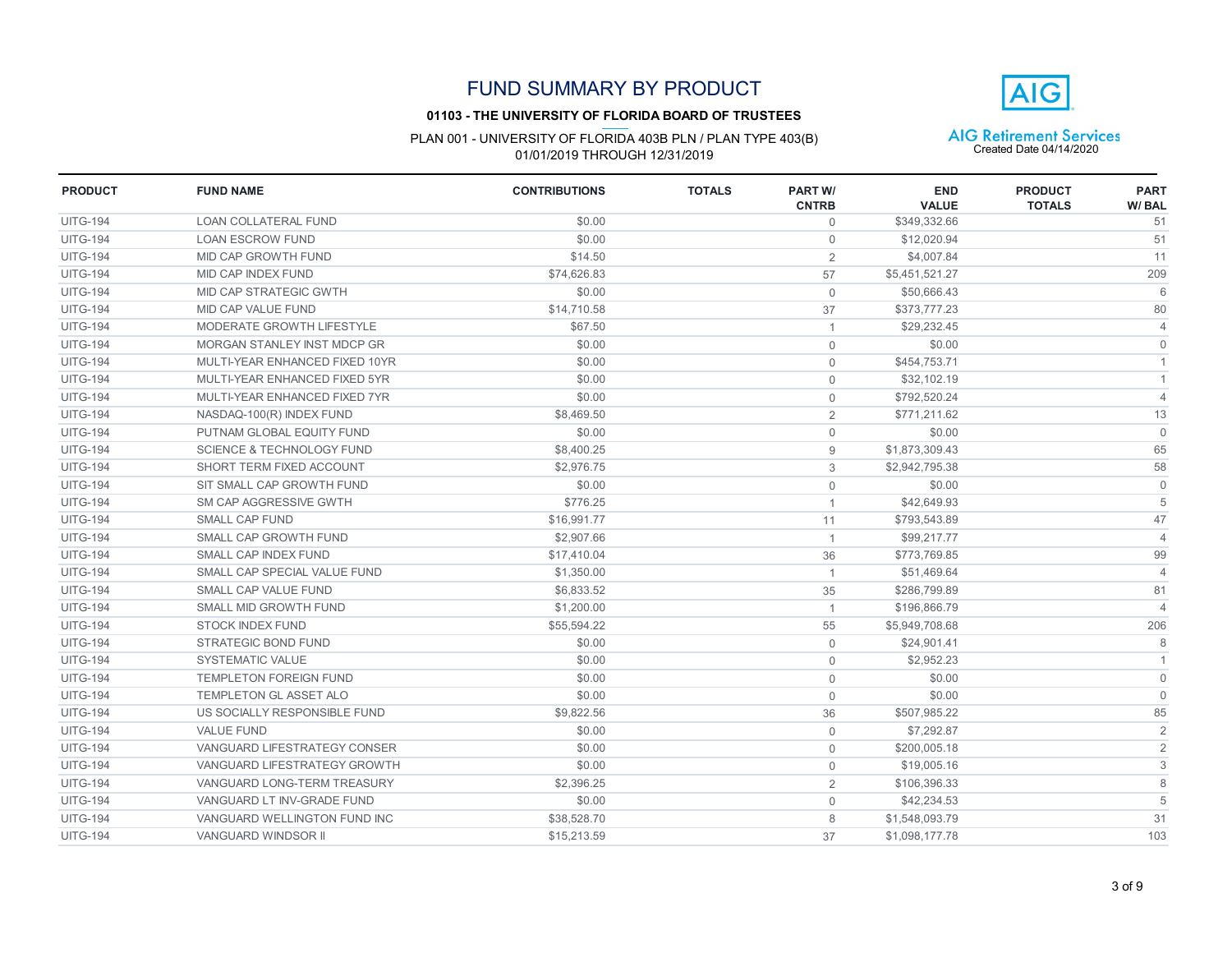### **01103 - THE UNIVERSITY OF FLORIDA BOARD OF TRUSTEES**

PLAN 001 - UNIVERSITY OF FLORIDA 403B PLN / PLAN TYPE 403(B) <br>
01/01/2019 THROUGH 12/31/2019

| <b>PRODUCT</b>  | <b>FUND NAME</b>                   | <b>CONTRIBUTIONS</b> | <b>TOTALS</b> | <b>PART W/</b><br><b>CNTRB</b> | <b>END</b><br><b>VALUE</b> | <b>PRODUCT</b><br><b>TOTALS</b> | <b>PART</b><br>W/BAL |
|-----------------|------------------------------------|----------------------|---------------|--------------------------------|----------------------------|---------------------------------|----------------------|
| <b>UITG-194</b> |                                    |                      |               | 113                            |                            |                                 | 568                  |
| UITG-PD2        | AGGRESSIVE GROWTH LIFESTYLE        | \$9,040.50           |               | 3                              | \$294,932.49               |                                 | 9                    |
| UITG-PD2        | AIM LARGE CAP GROWTH               | \$0.00               |               | $\overline{0}$                 | \$0.00                     |                                 | $\mathbf{0}$         |
| UITG-PD2        | AM BEAC HOLLAND LG CAP GROWTH      | \$0.00               |               | $\mathbf 0$                    | \$0.00                     |                                 | $\mathbf 0$          |
| UITG-PD2        | AMER BEACON BRDWY LRG CP GRW I     | \$8,253.40           |               | 3                              | \$226,885.44               |                                 | 10                   |
| UITG-PD2        | AMERICAN CENTURY ULTRA FUND        | \$0.00               |               | $\mathbf 0$                    | \$0.00                     |                                 | $\mathbf 0$          |
| UITG-PD2        | ARIEL APPRECIATION FUND            | \$23,419.77          |               | 16                             | \$574,336.69               |                                 | 45                   |
| UITG-PD2        | <b>ARIEL FUND</b>                  | \$51,210.26          |               | 43                             | \$1,524,474.46             |                                 | 134                  |
| UITG-PD2        | <b>ASSET ALLOCATION FUND</b>       | \$3,650.00           |               | $\overline{1}$                 | \$90,155.83                |                                 | 2                    |
| UITG-PD2        | <b>BLUE CHIP GROWTH FUND</b>       | \$23,285.57          |               | 183                            | \$881,852.82               |                                 | 414                  |
| UITG-PD2        | CAPITAL APPRECIATION FUND          | \$2,276.79           |               | $\overline{2}$                 | \$43,146.67                |                                 | $\overline{4}$       |
| UITG-PD2        | CAPITAL CONSERVATION               | \$2,541.12           |               | 5                              | \$67,856.46                |                                 | 13                   |
| UITG-PD2        | CONSERVATIVE GROWTH LIFESTYLE      | \$3,654.60           |               | $\overline{2}$                 | \$40,337.09                |                                 | $\overline{2}$       |
| UITG-PD2        | <b>CORE BOND FUND</b>              | \$66,967.55          |               | 163                            | \$1,669,661.69             |                                 | 340                  |
| UITG-PD2        | <b>CORE EQUITY FUND</b>            | \$2,865.00           |               | 3                              | \$118,957.81               |                                 | 16                   |
| UITG-PD2        | <b>DIVIDEND VALUE</b>              | \$21,121.45          |               | 191                            | \$767,996.57               |                                 | 416                  |
| UITG-PD2        | DREYFUS BASIC US MORTG             | \$0.00               |               | $\mathbf 0$                    | \$0.00                     |                                 | $\mathbf{0}$         |
| UITG-PD2        | <b>EMERGING ECONOMIES</b>          | \$57,184.88          |               | 199                            | \$1,365,069.63             |                                 | 439                  |
| UITG-PD2        | <b>EVERGREEN EQUITY INCOME</b>     | \$0.00               |               | $\mathbf 0$                    | \$0.00                     |                                 | $\mathbf 0$          |
| UITG-PD2        | EVERGREEN FUNDMTAL LG CAP          | \$0.00               |               | $\mathbf 0$                    | \$0.00                     |                                 | $\mathbf{0}$         |
| UITG-PD2        | EVERGREEN SPECIAL VALUES           | \$0.00               |               | $\mathbf 0$                    | \$0.00                     |                                 | $\mathbf{0}$         |
| UITG-PD2        | <b>FIXED ACCOUNT PLUS</b>          | \$650,230.03         |               | 311                            | \$38,156,384.95            |                                 | 1095                 |
| UITG-PD2        | <b>FIXED ACCOUNT PLUS ENHANCED</b> | \$0.00               |               | $\mathbf 0$                    | \$0.00                     |                                 | $\Omega$             |
| UITG-PD2        | <b>GLOBAL REAL ESTATE FUND</b>     | \$16,581.33          |               | 188                            | \$556,901.05               |                                 | 423                  |
| UITG-PD2        | <b>GLOBAL STRATEGY</b>             | \$6,910.98           |               | 25                             | \$278,419.08               |                                 | 65                   |
| UITG-PD2        | <b>GOVERNMENT MONEY MARKET I</b>   | \$21,504.99          |               | 5                              | \$472,428.84               |                                 | 35                   |
| UITG-PD2        | <b>GOVERNMENT MONEY MARKET II</b>  | \$3,195.21           |               | 5                              | \$20,323.91                |                                 | 16                   |
| UITG-PD2        | <b>GOVERNMENT SECURITIES FUND</b>  | \$510.00             |               | $\overline{2}$                 | \$2,168.84                 |                                 | 5                    |
| UITG-PD2        | <b>GROWTH &amp; INCOME FUND</b>    | \$157.50             |               | $\mathbf{1}$                   | \$220,250.13               |                                 | 8                    |
| UITG-PD2        | <b>GROWTH FUND</b>                 | \$21,458.62          |               | 18                             | \$1,654,112.96             |                                 | 134                  |
| UITG-PD2        | <b>HEALTH SCIENCES FUND</b>        | \$14,388.41          |               | 19                             | \$1,363,860.92             |                                 | 64                   |
| UITG-PD2        | <b>HIGH YIELD BOND FUND</b>        | \$31,493.88          |               | 166                            | \$980,686.04               |                                 | 349                  |
| UITG-PD2        | <b>INFLATION PROTECTED FUND</b>    | \$37,366.05          |               | 161                            | \$986,251.40               |                                 | 341                  |
| UITG-PD2        | INTERNATIONAL GOVERNMENT BOND      | \$202.50             |               | $\overline{1}$                 | \$259,766.21               |                                 | 13                   |
| UITG-PD2        | <b>INTERNATIONAL GROWTH FUND</b>   | \$15,582.62          |               | 15                             | \$651,573.90               |                                 | 57                   |
| UITG-PD2        | <b>INTERNATIONAL VALUE FUND</b>    | \$50,639.00          |               | 198                            | \$1,696,417.70             |                                 | 466<br>4 of 9        |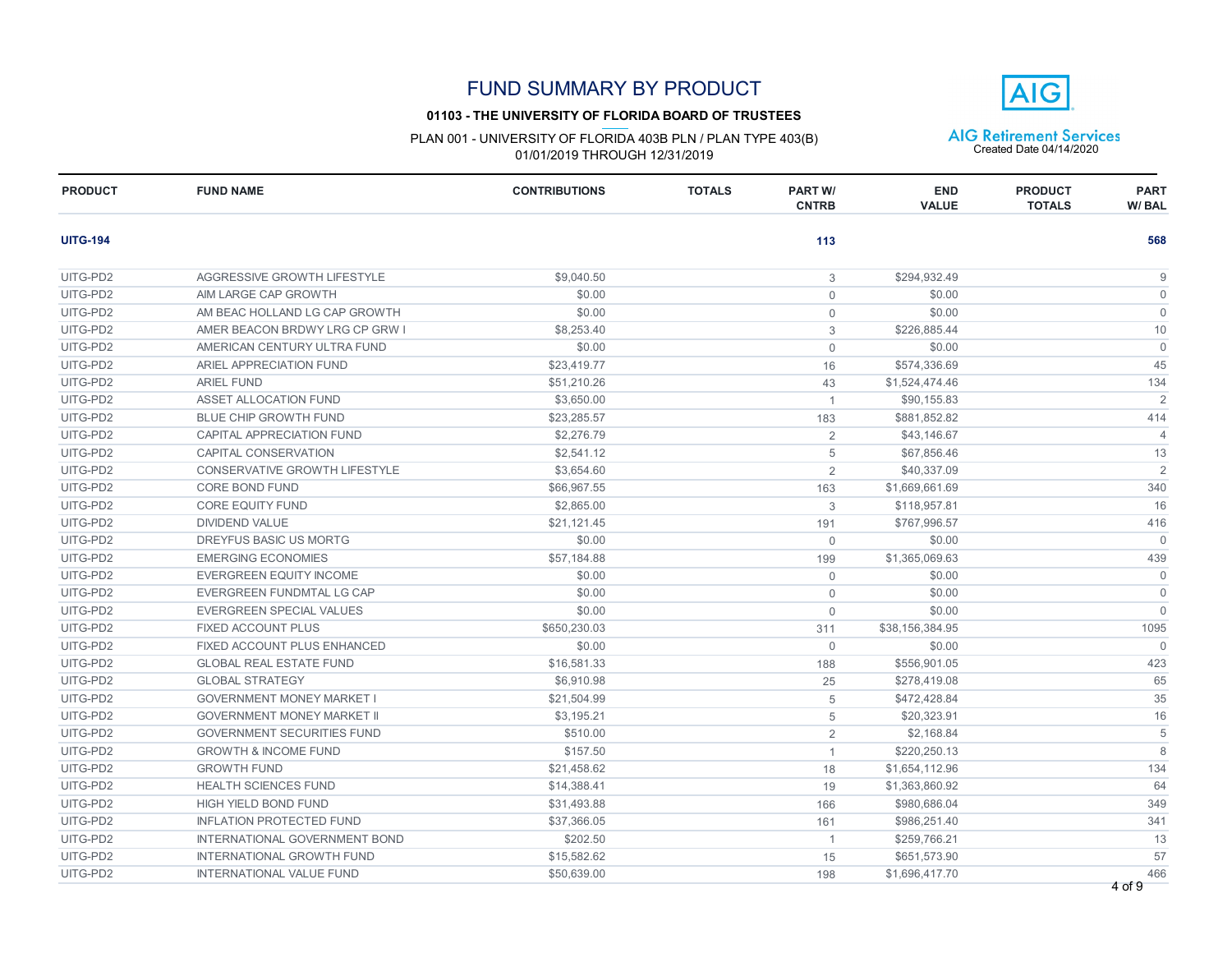### **01103 - THE UNIVERSITY OF FLORIDA BOARD OF TRUSTEES**



| <b>PRODUCT</b> | <b>FUND NAME</b>                      | <b>CONTRIBUTIONS</b> | <b>TOTALS</b> | <b>PART W/</b><br><b>CNTRB</b> | <b>END</b><br><b>VALUE</b> | <b>PRODUCT</b><br><b>TOTALS</b> | <b>PART</b><br>W/BAL |
|----------------|---------------------------------------|----------------------|---------------|--------------------------------|----------------------------|---------------------------------|----------------------|
| UITG-PD2       | <b>INTERNATL EQUITIES INDEX FUND</b>  | \$58,069.35          |               | 202                            | \$1,471,178.50             |                                 | 469                  |
| UITG-PD2       | <b>INTL OPPORTUNITIES</b>             | \$36.450.43          |               | 190                            | \$1,412,476.29             |                                 | 450                  |
| UITG-PD2       | <b>INTL SOCIALLY RESPONSIBLE FUND</b> | \$4,866.68           |               | $\overline{7}$                 | \$227,933.90               |                                 | 23                   |
| UITG-PD2       | <b>INVESCO BAL RISK COMMOD STR R5</b> | \$17,755.70          |               | 190                            | \$390,368.72               |                                 | 401                  |
| UITG-PD2       | JANUS ADVISER WORLDWIDE               | \$0.00               |               | $\mathbf{0}$                   | \$0.00                     |                                 | $\Omega$             |
| UITG-PD2       | LARGE CAP CORE                        | \$5,663.26           |               | 41                             | \$94,536.28                |                                 | 112                  |
| UITG-PD2       | <b>LARGE CAP GROWTH FUND</b>          | \$0.00               |               | $\mathbf{0}$                   | \$0.00                     |                                 | $\Omega$             |
| UITG-PD2       | LARGE CAP VALUE FUND                  | \$9,933.91           |               | 40                             | \$500,836.77               |                                 | 121                  |
| UITG-PD2       | <b>LARGE CAPITAL GROWTH</b>           | \$16,807.69          |               | 14                             | \$1,155,956.50             |                                 | 75                   |
| UITG-PD2       | <b>LOAN COLLATERAL FUND</b>           | \$0.00               |               | $\mathbf{0}$                   | \$979.323.98               |                                 | 182                  |
| UITG-PD2       | <b>LOAN ESCROW FUND</b>               | \$0.00               |               | $\mathbf{0}$                   | \$32,946.39                |                                 | 182                  |
| UITG-PD2       | MID CAP GROWTH FUND                   | \$684.45             |               | 36                             | \$75,877.64                |                                 | 99                   |
| UITG-PD2       | MID CAP INDEX FUND                    | \$144,245.30         |               | 256                            | \$6,240,539.76             |                                 | 690                  |
| UITG-PD2       | <b>MID CAP STRATEGIC GWTH</b>         | \$8,551.37           |               | 17                             | \$429,639.66               |                                 | 67                   |
| UITG-PD2       | MID CAP VALUE FUND                    | \$43,559.51          |               | 198                            | \$1,271,854.56             |                                 | 425                  |
| UITG-PD2       | MODERATE GROWTH LIFESTYLE             | \$2,132.50           |               | $\overline{2}$                 | \$137,751.62               |                                 | $\,8\,$              |
| UITG-PD2       | MORGAN STANLEY INST MDCP GR           | \$0.00               |               | $\mathsf{O}\xspace$            | \$0.00                     |                                 | $\mathbf 0$          |
| UITG-PD2       | MULTI-YEAR ENHANCED FIXED 10YR        | \$0.00               |               | $\overline{0}$                 | \$80,849.54                |                                 | $\mathbf{1}$         |
| UITG-PD2       | MULTI-YEAR ENHANCED FIXED 5YR         | \$0.00               |               | $\mathbf 0$                    | \$157,418.37               |                                 | $\mathbf{1}$         |
| UITG-PD2       | MULTI-YEAR ENHANCED FIXED 7YR         | \$0.00               |               | $\mathbf 0$                    | \$141,650.36               |                                 | $\overline{2}$       |
| UITG-PD2       | NASDAQ-100(R) INDEX FUND              | \$4,828.80           |               | $\overline{7}$                 | \$319,935.54               |                                 | 18                   |
| UITG-PD2       | PUTNAM GLOBAL EQUITY FUND             | \$0.00               |               | $\mathbf 0$                    | \$0.00                     |                                 | $\mathsf{O}$         |
| UITG-PD2       | PUTNAM NEW OPPORTUNITIES FUND         | \$0.00               |               | $\mathsf{O}\xspace$            | \$0.00                     |                                 | $\mathsf{O}$         |
| UITG-PD2       | PUTNAM OTC & EMERG GROWTH FUND        | \$0.00               |               | $\mathbf 0$                    | \$0.00                     |                                 | $\mathbf{0}$         |
| UITG-PD2       | <b>SCIENCE &amp; TECHNOLOGY FUND</b>  | \$40,784.35          |               | 30                             | \$2,539,734.30             |                                 | 157                  |
| UITG-PD2       | SHORT TERM FIXED ACCOUNT              | \$96,742.02          |               | 13                             | \$7,829,581.63             |                                 | 168                  |
| UITG-PD2       | SM CAP AGGRESSIVE GWTH                | \$21,306.76          |               | 6                              | \$78,578.51                |                                 | 15                   |
| UITG-PD2       | <b>SMALL CAP FUND</b>                 | \$763.54             |               | $\mathbf{1}$                   | \$130,625.56               |                                 | 15                   |
| UITG-PD2       | SMALL CAP GROWTH FUND                 | \$208.84             |               | $\mathbf{1}$                   | \$127,387.78               |                                 | 11                   |
| UITG-PD2       | SMALL CAP INDEX FUND                  | \$33,513.08          |               | 202                            | \$1,091,973.49             |                                 | 493                  |
| UITG-PD2       | SMALL CAP SPECIAL VALUE FUND          | \$6,904.60           |               | 3                              | \$202,794.81               |                                 | 11                   |
| UITG-PD2       | SMALL CAP VALUE FUND                  | \$20,611.95          |               | 191                            | \$777,630.28               |                                 | 433                  |
| UITG-PD2       | SMALL MID GROWTH FUND                 | \$992.25             |               | $\overline{2}$                 | \$89,531.09                |                                 | 13                   |
| UITG-PD2       | <b>STOCK INDEX FUND</b>               | \$164,070.47         |               | 265                            | \$8,680,163.96             |                                 | 773                  |
| UITG-PD2       | <b>STRATEGIC BOND FUND</b>            | \$5,147.06           |               | $\overline{4}$                 | \$455,193.23               |                                 | 33                   |
| UITG-PD2       | <b>SYSTEMATIC VALUE</b>               | \$81.00              |               | $\mathbf{1}$                   | \$35,857.30                |                                 | 11                   |
| UITG-PD2       | <b>TEMPLETON FOREIGN FUND</b>         | \$0.00               |               | $\mathbf 0$                    | \$0.00                     |                                 | $\mathsf{O}$         |
| UITG-PD2       | TEMPLETON GL ASSET ALO                | \$0.00               |               | $\Omega$                       | \$0.00                     |                                 | $\mathbf{0}$         |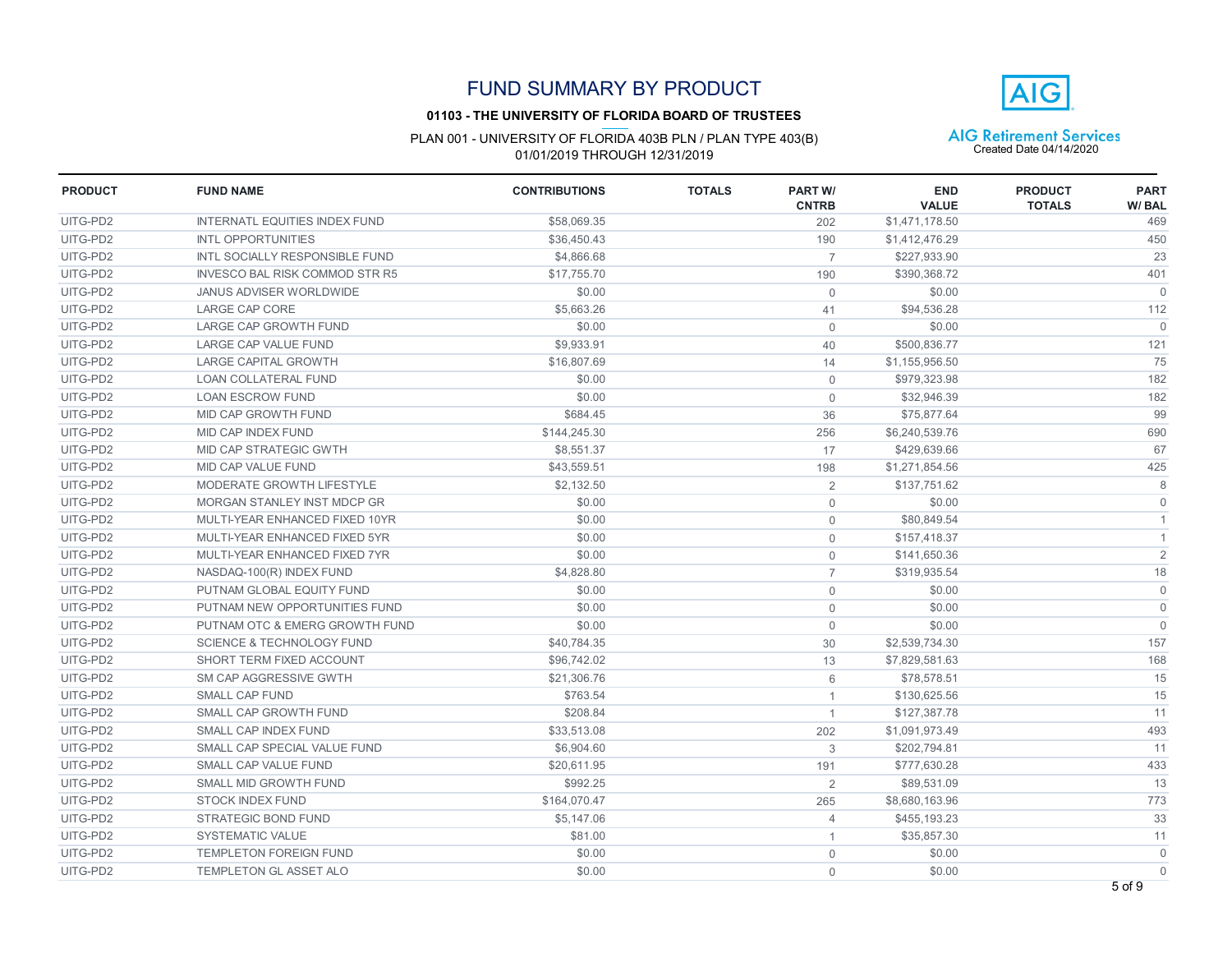### **01103 - THE UNIVERSITY OF FLORIDA BOARD OF TRUSTEES**

# PLAN 001 - UNIVERSITY OF FLORIDA 403B PLN / PLAN TYPE 403(B)  $\overline{AIG}$  Retirement Services<br>01/01/2019 THROUGH 12/31/2019



| <b>PRODUCT</b> | <b>FUND NAME</b>             | <b>CONTRIBUTIONS</b> | <b>TOTALS</b> | <b>PART W/</b><br><b>CNTRB</b> | <b>END</b><br><b>VALUE</b> | <b>PRODUCT</b><br><b>TOTALS</b> | <b>PART</b><br>W/BAL |
|----------------|------------------------------|----------------------|---------------|--------------------------------|----------------------------|---------------------------------|----------------------|
| UITG-PD2       | US SOCIALLY RESPONSIBLE FUND | \$56.631.42          |               | 199                            | \$1,930,738.91             |                                 | 447                  |
| UITG-PD2       | VALUE FUND                   | \$0.00               |               | 0                              | \$49,036.68                |                                 | 16                   |
| UITG-PD2       | VANGUARD LIFESTRATEGY CONSER | \$0.00               |               | $\Omega$                       | \$1,940.25                 |                                 |                      |
| UITG-PD2       | VANGUARD LIFESTRATEGY GROWTH | \$1,191.70           |               |                                | \$80,416.08                |                                 |                      |
| UITG-PD2       | VANGUARD LIFESTRATEGY MODERA | \$24.225.12          |               | 3                              | \$368,457.16               |                                 |                      |
| UITG-PD2       | VANGUARD LONG-TERM TREASURY  | \$5,609.76           |               | 5                              | \$150,169.29               |                                 | 19                   |
| UITG-PD2       | VANGUARD LT INV-GRADE FUND   | \$7,514.66           |               | 9                              | \$166,403.56               |                                 | 30                   |
| UITG-PD2       | VANGUARD WELLINGTON FUND INC | \$50,390.46          |               | 20                             | \$1,786,191.39             |                                 | 85                   |
| UITG-PD2       | VANGUARD WINDSOR II          | \$110,405.10         |               | 234                            | \$3,364,476.16             |                                 | 579                  |
|                |                              |                      |               |                                |                            |                                 |                      |

**436**

#### **UITG-PD2 1500**

| UITG-PDP | AGGRESSIVE GROWTH LIFESTYLE       | \$10.372.00  | 4              | \$76,579.31    |                |
|----------|-----------------------------------|--------------|----------------|----------------|----------------|
| UITG-PDP | AMER BEACON BRDWY LRG CP GRW I    | \$11,739.36  | 4              | \$119,852.17   |                |
| UITG-PDP | ARIEL APPRECIATION FUND           | \$283.83     | 3              | \$9,039.16     |                |
| UITG-PDP | <b>ARIEL FUND</b>                 | \$14,191.20  | 8              | \$176,162.72   | 22             |
| UITG-PDP | ASSET ALLOCATION FUND             | \$1,890.00   | 2              | \$19,889.20    | $\overline{4}$ |
| UITG-PDP | <b>BLUE CHIP GROWTH FUND</b>      | \$53,237.27  | 105            | \$753,774.74   | 212            |
| UITG-PDP | CAPITAL CONSERVATION              | \$1,021.26   | 2              | \$9,635.87     | $\overline{4}$ |
| UITG-PDP | CONSERVATIVE GROWTH LIFESTYLE     | \$1,259.05   | 3              | \$104,749.75   | $\overline{4}$ |
| UITG-PDP | CORE BOND FUND                    | \$66.168.77  | 81             | \$861,198.14   | 166            |
| UITG-PDP | <b>CORE EQUITY FUND</b>           | \$0.00       | $\mathbf{0}$   | \$6,152.46     | $\overline{2}$ |
| UITG-PDP | <b>DIVIDEND VALUE</b>             | \$14,017.50  | 95             | \$280,652.79   | 192            |
| UITG-PDP | <b>EMERGING ECONOMIES</b>         | \$37,238.85  | 99             | \$597.755.65   | 199            |
| UITG-PDP | <b>FIXED ACCOUNT PLUS</b>         | \$307,991.84 | 123            | \$7,578,443.36 | 333            |
| UITG-PDP | FIXED ACCOUNT PLUS ENHANCED       | \$0.00       | $\mathbf 0$    | \$0.00         | $\Omega$       |
| UITG-PDP | <b>GLOBAL REAL ESTATE FUND</b>    | \$24,200.96  | 106            | \$324,974.95   | 214            |
| UITG-PDP | <b>GLOBAL STRATEGY</b>            | \$5,221.22   | 8              | \$64,723.50    | 21             |
| UITG-PDP | <b>GOVERNMENT MONEY MARKET I</b>  | \$47.131.33  | 10             | \$345,280.42   | 29             |
| UITG-PDP | <b>GOVERNMENT MONEY MARKET II</b> | \$5,373.12   | 3              | \$72,938.20    |                |
| UITG-PDP | <b>GOVERNMENT SECURITIES FUND</b> | \$5,885.67   | $\overline{4}$ | \$49,497.66    |                |
| UITG-PDP | <b>GROWTH &amp; INCOME FUND</b>   | \$270.00     | $\overline{1}$ | \$10.718.62    | $\overline{2}$ |
| UITG-PDP | <b>GROWTH FUND</b>                | \$0.00       | $\mathbf 0$    | \$63,063.27    | 3              |
| UITG-PDP | <b>HEALTH SCIENCES FUND</b>       | \$17,445.98  | 14             | \$517,296.90   | 27             |
| UITG-PDP | <b>HIGH YIELD BOND FUND</b>       | \$27.666.55  | 78             | \$403,863.14   | 156            |
| UITG-PDP | <b>INFLATION PROTECTED FUND</b>   | \$43,280.95  | 80             | \$470,067.81   | 163            |
| UITG-PDP | INTERNATIONAL GOVERNMENT BOND     | \$0.00       | $\mathbf{0}$   | \$450.59       | $\overline{c}$ |
| UITG-PDP | <b>INTERNATIONAL GROWTH FUND</b>  | \$45.121.70  | 25             | \$584.082.25   | 53             |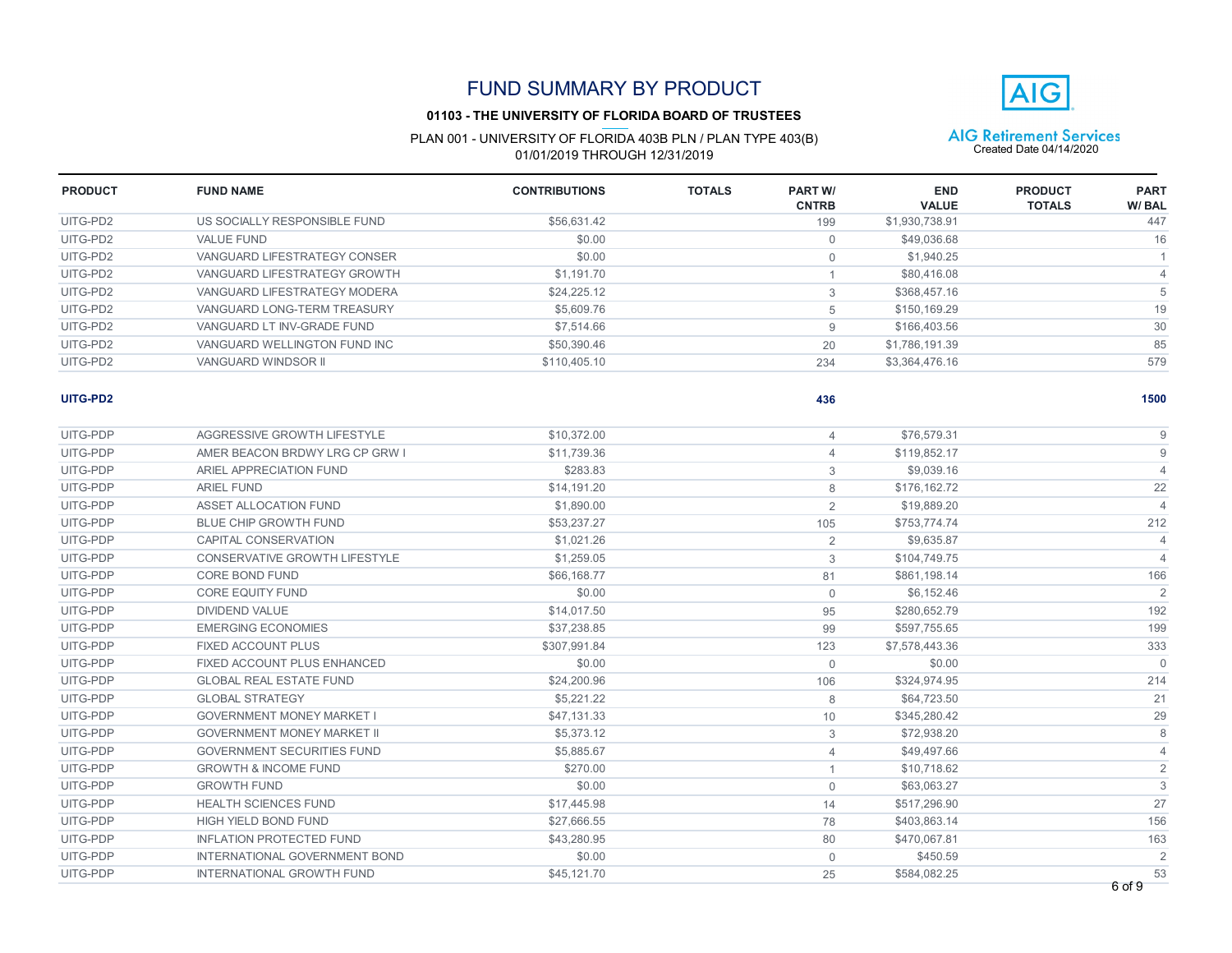

#### **01103 - THE UNIVERSITY OF FLORIDA BOARD OF TRUSTEES**

| <b>PRODUCT</b> | <b>FUND NAME</b>                      | <b>CONTRIBUTIONS</b> | <b>TOTALS</b> | <b>PART W/</b><br><b>CNTRB</b> | <b>END</b><br><b>VALUE</b> | <b>PRODUCT</b><br><b>TOTALS</b> | <b>PART</b><br>W/BAL |
|----------------|---------------------------------------|----------------------|---------------|--------------------------------|----------------------------|---------------------------------|----------------------|
| UITG-PDP       | <b>INTERNATIONAL VALUE FUND</b>       | \$33,253.16          |               | 96                             | \$501,952.72               |                                 | 202                  |
| UITG-PDP       | <b>INTERNATL EQUITIES INDEX FUND</b>  | \$41.089.30          |               | 108                            | \$672,850.55               |                                 | 228                  |
| UITG-PDP       | <b>INTL OPPORTUNITIES</b>             | \$32,248.31          |               | 99                             | \$464,447.83               |                                 | 208                  |
| UITG-PDP       | INTL SOCIALLY RESPONSIBLE FUND        | \$1,242.69           |               | $\overline{2}$                 | \$48,034.78                |                                 | $\overline{7}$       |
| UITG-PDP       | <b>INVESCO BAL RISK COMMOD STR R5</b> | \$15,060.81          |               | 96                             | \$177,745.73               |                                 | 192                  |
| UITG-PDP       | <b>LARGE CAP CORE</b>                 | \$4,401.72           |               | 27                             | \$43,736.68                |                                 | 54                   |
| UITG-PDP       | LARGE CAP VALUE FUND                  | \$6,144.70           |               | 34                             | \$129,960.26               |                                 | 65                   |
| UITG-PDP       | <b>LARGE CAPITAL GROWTH</b>           | \$357.75             |               | $\overline{2}$                 | \$104,762.15               |                                 | 5                    |
| UITG-PDP       | <b>LOAN COLLATERAL FUND</b>           | \$0.00               |               | $\Omega$                       | \$105,340.41               |                                 | 23                   |
| UITG-PDP       | <b>LOAN ESCROW FUND</b>               | \$0.00               |               | $\mathbf 0$                    | \$2.099.21                 |                                 | 23                   |
| UITG-PDP       | MID CAP GROWTH FUND                   | \$5,340.84           |               | 28                             | \$23.669.00                |                                 | 54                   |
| UITG-PDP       | <b>MID CAP INDEX FUND</b>             | \$152,956.91         |               | 144                            | \$2,256,684.69             |                                 | 307                  |
| UITG-PDP       | MID CAP STRATEGIC GWTH                | \$3,519.94           |               | 5                              | \$98,843.13                |                                 | 12                   |
| UITG-PDP       | MID CAP VALUE FUND                    | \$31,784.86          |               | 98                             | \$538,011.54               |                                 | 203                  |
| UITG-PDP       | MODERATE GROWTH LIFESTYLE             | \$27,201.41          |               | 8                              | \$289,884.61               |                                 | 10                   |
| UITG-PDP       | NASDAQ-100(R) INDEX FUND              | \$10,028.70          |               | 8                              | \$135,101.63               |                                 | 12                   |
| UITG-PDP       | <b>SCIENCE &amp; TECHNOLOGY FUND</b>  | \$135.00             |               | 1                              | \$128,051.45               |                                 | 12                   |
| UITG-PDP       | SHORT TERM FIXED ACCOUNT              | \$67,003.21          |               | 9                              | \$842,700.00               |                                 | 38                   |
| UITG-PDP       | SM CAP AGGRESSIVE GWTH                | \$4,516.53           |               | $\overline{2}$                 | \$127,571.55               |                                 | $\overline{4}$       |
| UITG-PDP       | SMALL CAP FUND                        | \$19,735.09          |               | 14                             | \$286,250.17               |                                 | 24                   |
| UITG-PDP       | SMALL CAP GROWTH FUND                 | \$0.00               |               | $\mathbf{0}$                   | \$91,855.88                |                                 | 3                    |
| UITG-PDP       | SMALL CAP INDEX FUND                  | \$19,529.39          |               | 112                            | \$437,406.89               |                                 | 231                  |
| UITG-PDP       | SMALL CAP SPECIAL VALUE FUND          | \$0.00               |               | $\mathbf{0}$                   | \$24,441.59                |                                 |                      |
| UITG-PDP       | SMALL CAP VALUE FUND                  | \$18,180.02          |               | 95                             | \$257,700.12               |                                 | 200                  |
| UITG-PDP       | SMALL MID GROWTH FUND                 | \$0.00               |               | $\mathbf{0}$                   | \$12,835.03                |                                 |                      |
| UITG-PDP       | <b>STOCK INDEX FUND</b>               | \$104,551.61         |               | 134                            | \$2,119,033.19             |                                 | 289                  |
| UITG-PDP       | <b>STRATEGIC BOND FUND</b>            | \$63,156.78          |               | 20                             | \$572,866.43               |                                 | 35                   |
| UITG-PDP       | US SOCIALLY RESPONSIBLE FUND          | \$40,395.51          |               | 100                            | \$676,950.09               |                                 | 210                  |
| UITG-PDP       | <b>VALUE FUND</b>                     | \$0.00               |               | $\mathbf 0$                    | \$0.00                     |                                 | $\Omega$             |
| UITG-PDP       | VANGUARD LIFESTRATEGY CONSER          | \$0.00               |               | $\mathbf{0}$                   | \$16,136.01                |                                 | $\overline{2}$       |
| UITG-PDP       | VANGUARD LIFESTRATEGY GROWTH          | \$15,015.92          |               | 1                              | \$167,803.78               |                                 | 3                    |
| UITG-PDP       | <b>VANGUARD LIFESTRATEGY MODERA</b>   | \$29,286.36          |               | 5                              | \$314,869.49               |                                 | $\overline{7}$       |
| UITG-PDP       | VANGUARD LONG-TERM TREASURY           | \$1,668.52           |               | 1                              | \$9,696.58                 |                                 | $\sqrt{2}$           |
| UITG-PDP       | VANGUARD LT INV-GRADE FUND            | \$3,766.50           |               | 1                              | \$48,087.34                |                                 | $\overline{4}$       |
| UITG-PDP       | VANGUARD WELLINGTON FUND INC          | \$20,573.90          |               | 9                              | \$400,792.93               |                                 | 31                   |
| UITG-PDP       | <b>VANGUARD WINDSOR II</b>            | \$89,774.60          |               | 109                            | \$1,373,887.94             |                                 | 234                  |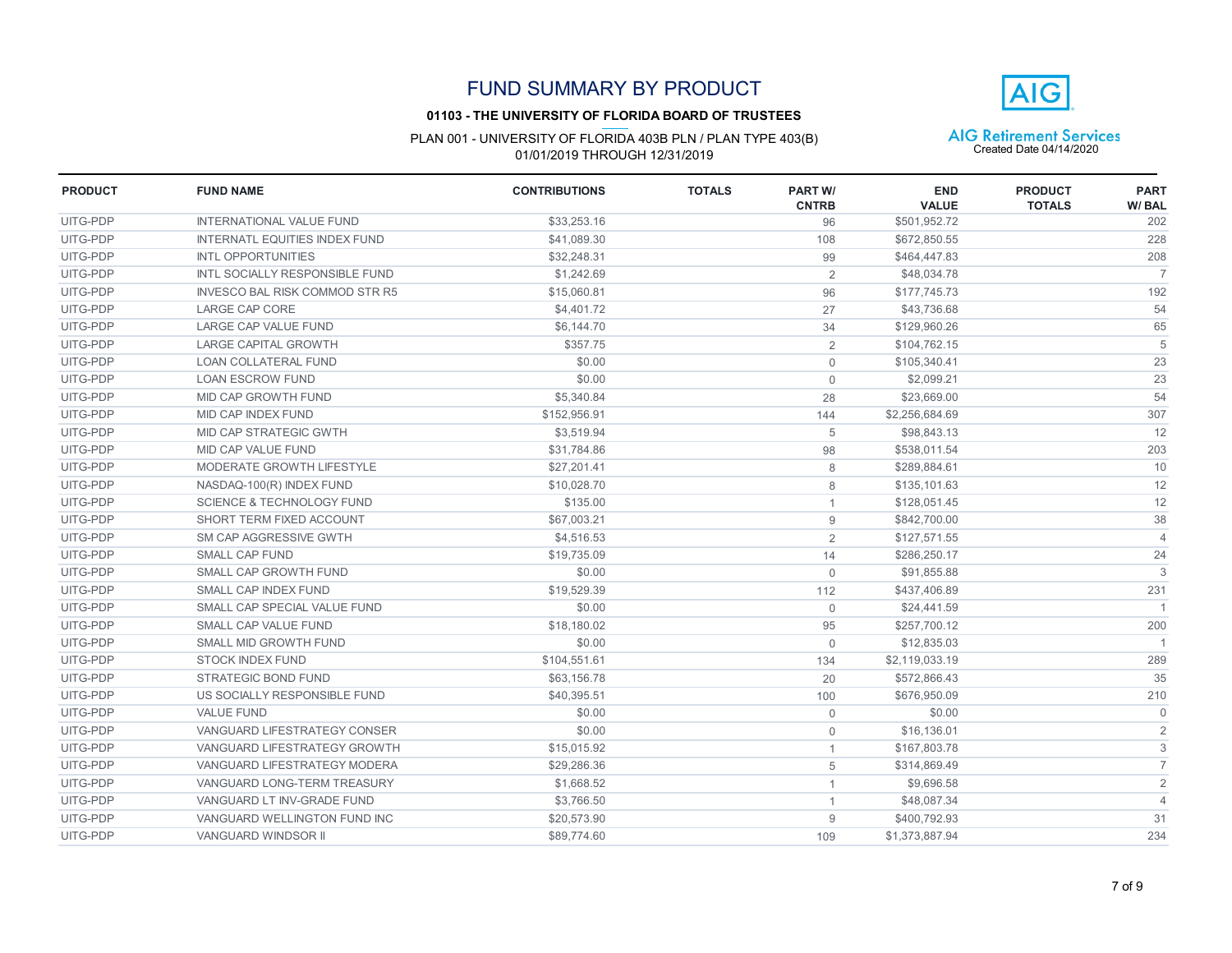#### **01103 - THE UNIVERSITY OF FLORIDA BOARD OF TRUSTEES**

**AIG** 

| <b>PRODUCT</b>                     | <b>FUND NAME</b>                                          | <b>CONTRIBUTIONS</b> | <b>TOTALS</b>   | <b>PART W/</b><br><b>CNTRB</b> | <b>END</b><br><b>VALUE</b> | <b>PRODUCT</b><br><b>TOTALS</b> | <b>PART</b><br>W/BAL |
|------------------------------------|-----------------------------------------------------------|----------------------|-----------------|--------------------------------|----------------------------|---------------------------------|----------------------|
| <b>UITG-PDP</b>                    |                                                           |                      |                 | 218                            |                            |                                 | 511                  |
| <b>Plan 001 ANNUITY TOTALS</b>     |                                                           | \$4,695,088.00       | \$4,695,088.00  | 791                            |                            | \$228,436,492.51                | 2842                 |
| <b>MUTUAL FUND</b>                 |                                                           |                      |                 |                                |                            |                                 |                      |
| <b>MTL504</b>                      | ABERDEEN EMERGING MARKETS A                               | \$205.948.13         |                 | 388                            | \$1,959,767.78             |                                 | 560                  |
| <b>MTL504</b>                      | ALLIANCE BER DISCOV GROWTH ADV                            | \$111,129.40         |                 | 347                            | \$1,197,630.52             |                                 | 469                  |
| <b>MTL504</b>                      | ALLIANCE BER DISCOVERY VAL ADV                            | \$155,239.25         |                 | 361                            | \$1,855,687.75             |                                 | 427                  |
| <b>MTL504</b>                      | AMCENT INF-ADJ BOND INV                                   | \$141,043.09         |                 | 188                            | \$1,210,579.29             |                                 | 266                  |
| <b>MTL504</b>                      | AMER FDS EUROPACIFIC GROWTH R4                            | \$330,481.20         |                 | 444                            | \$3,328,747.80             |                                 | 642                  |
| <b>MTL504</b>                      | AMER FUNDS AMER BAL R4                                    | \$671,700.37         |                 | 413                            | \$4,432,265.23             |                                 | 581                  |
| <b>MTL504</b>                      | AMER FUNDS AMER MUT R3                                    | \$143,231.88         |                 | 310                            | \$2,389,661.38             |                                 | 373                  |
| <b>MTL504</b>                      | BNY MELLON INTL STOCK IDX INV                             | \$470,163.60         |                 | 438                            | \$4,266,170.69             |                                 | 632                  |
| <b>MTL504</b>                      | BNY MELLON MID CAP INDEX INVES                            | \$755,566.16         |                 | 563                            | \$6,928,771.03             |                                 | 828                  |
| <b>MTL504</b>                      | BNY MELLON S&P 500 INDEX                                  | \$1,646,594.57       |                 | 761                            | \$13,344,605.45            |                                 | 1052                 |
| <b>MTL504</b>                      | BNY MELLON SML CAP STK IDX INV                            | \$387,212.29         |                 | 486                            | \$3,827,097.51             |                                 | 675                  |
| <b>MTL504</b>                      | FIXED INTEREST OPTION                                     | \$886,027.08         |                 | 479                            | \$9,874,084.02             |                                 | 744                  |
| <b>MTL504</b>                      | <b>INVESCO HIGH YIELD R5</b>                              | \$101,939.43         |                 | 154                            | \$1,313,350.94             |                                 | 217                  |
| <b>MTL504</b>                      | LOOMISSAYLES STRGIC INC A                                 | \$218,240.74         |                 | 340                            | \$1,550,797.87             |                                 | 430                  |
| <b>MTL504</b>                      | MFS MASS INVEST GR STK R3                                 | \$111,406.26         |                 | 284                            | \$1,356,028.17             |                                 | 307                  |
| <b>MTL504</b>                      | NEUBERG BER REAL ESTATE TRUST                             | \$149,549.62         |                 | 422                            | \$1,427,991.43             |                                 | 600                  |
| <b>MTL504</b>                      | <b>PLAN LOAN</b>                                          | \$0.00               |                 | $\overline{0}$                 | \$254,841.85               |                                 | 32                   |
| <b>MTL504</b>                      | TEMPLETON GLOB BOND A                                     | \$157,600.86         |                 | 220                            | \$1,609,101.04             |                                 | 313                  |
| <b>MTL504</b>                      | VC II US SOCIALLY RESPONSIBLE                             | \$174,656.11         |                 | 404                            | \$1,605,754.94             |                                 | 501                  |
| <b>MTL504</b>                      |                                                           |                      |                 | 1001                           |                            |                                 | 1296                 |
| <b>Plan 001 MUTUAL FUND TOTALS</b> |                                                           | \$6,817,730.04       | \$6,817,730.04  | 1001                           |                            | \$63,732,934.69                 | 1296                 |
|                                    | Plan Name UNIVERSITY OF FLORIDA 403B PLN Plan Type 403(B) | \$11,512,818.04      | \$11,512,818.04 | 1772                           |                            | \$292,169,427.20                | 4102                 |